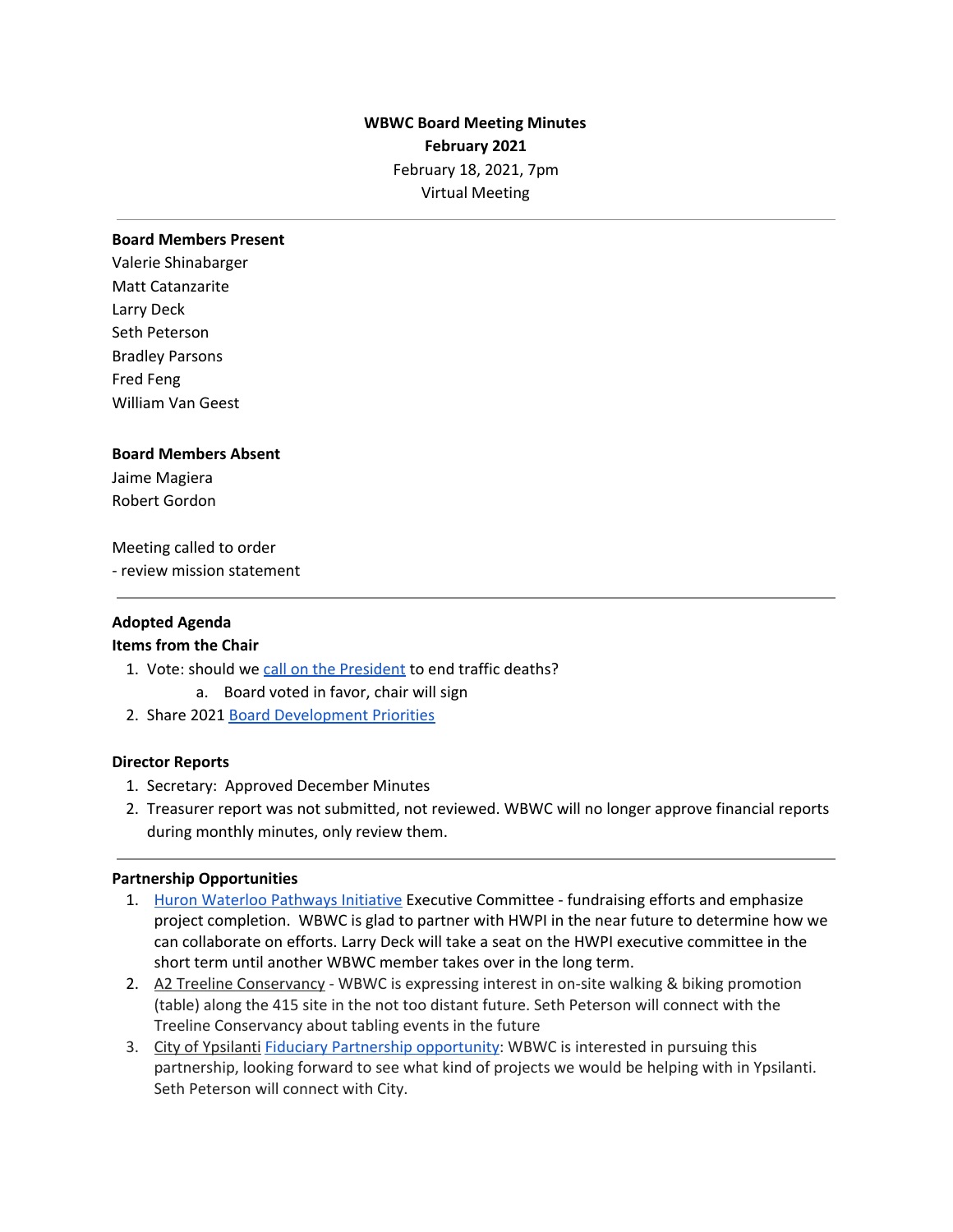# **Bike Summit 2021 updates**

63 Participants! Big thanks to everyone that helped out. Lots of positive feedback already, particularly with some of Fred's slides showing crash and driver data. There is growing interest in the packard bikeway and participation in opening up and expanding intra urban connectivity.

## **Packard Bikeway Committee updates**

Acquired some additional info from WATS and traffic count data compiled from SEMCOG. Trying to learn a little more about the hierarchy of control over sections of Packard, speeds lane widths, etc (County board commission/road commission). Some additional examination of the road commissions letter stating reasons why it couldn't narrow lanes needs to be done.

Three points of the letter include federal funding requiring 11ft lanes, speed of traffic, and volume.

## **Healthy Streets Committee updates**

Fred planning on joining Monthly meetings as an outsider on Ann Arbor Transportation Commission. More info to come, with emphasis on making a large public outreach communication effort for the forthcoming implementation.

Have our communications team at the ready to share and disseminate the information to be provided by City/DDA

## **Communications Committee updates:**

People for Bikes - Top 10 Best protected bike lanes built in 2020 award! FIrst street was nominated and won 7th in the nation! Great way for us to use our skills to boost the DDA. Big Thanks to WIlliam for submitting.

## **Outreach Committee, Volunteer Recruitment updates**

Tabled and moving to next month

# **Comments on Ann Arbor Draft [Transportation](https://www.a2gov.org/departments/engineering/Documents/Ann%20Arbor%20Moving%20Together%20Towards%20Vision%20Zero%20Draft%20Final%20PC%20V%201.pdf) Plan**

Great feedback. Decision to include some discussion of "no turn on red" in the downtown area. No objection to comments as they are. Larry will provide a final for review before submitting.

## **Meeting Updates:**

1. 7th St. Committee Mtg

Good recommendations for collecting better data, data driven decisions. Look forward to public outreach efforts. The Committee submitted its final recommendations and has finished. Big thanks to Seth for serving on the committee!

2. Transportation Commission meeting Healthy streets report - Looking to push for Ward 1 support for next season Push for changing political opinions with favorable councils in moving on positive equitable transportation campaigns.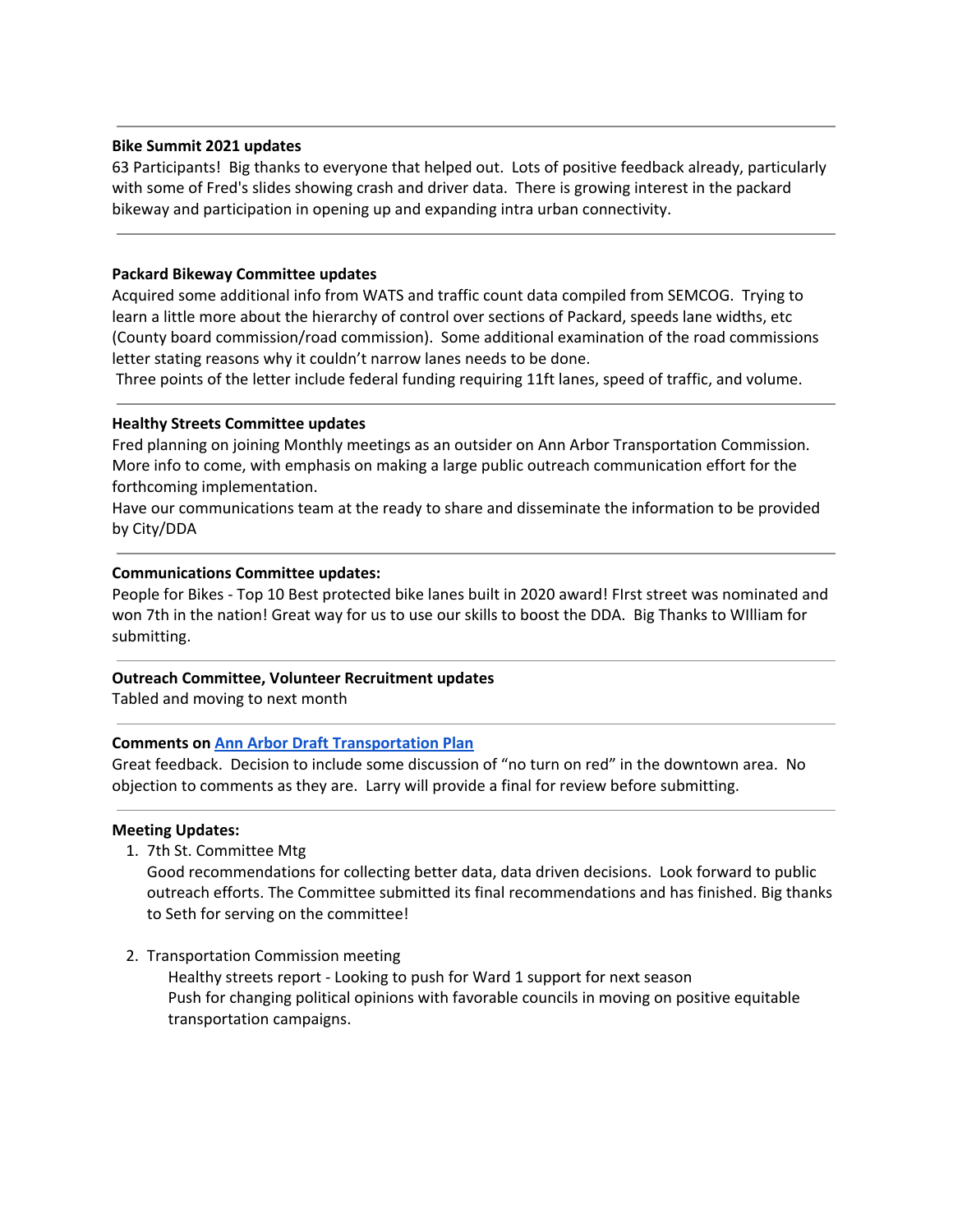**New Business** (Items not listed on the agenda)

- 1. Feedback from our solicitation of needs Covered bike parking plan Next Steps. Ken Clark has prepared a valuable **Draft Bike [Parking](https://groups.google.com/g/wbwc/c/z8keKskbSlY) plan**, likely will have to go through city commissions, transportation, planning. This presents itself as an opportunity for volunteers to step and lead the long term solutions while potentially finding more short term solutions that would allow WBWC to provide support. Look into ways to use our skills through communication to encourage short term solutions. Larry will connect Ken with CM Erica Briggs to consider next steps.
- 2. Snow Buddy Report WBWC involvement should be rooted in a clear understanding of what's most important. City might not need staff analysis given the details of the snow buddy report. WBWC comments could be based on elements of the snow buddy report, knowing there are some exceptions. Issues include ramps, determining most important corridors. Familiarize ourselves with the snow buddy report, and how other municipalities manage the problem of sidewalk clearing. At next month's meeting we will have a more informed discussion around the problem knowing that money/budget might be a hurdle.
- 3. Safety Equipment request for Delonis \$300 (Brad) Finding sources for the vest/bracelets. Providing safety equipment is aligned with our mission, but would like to make sure that distribution is effective. Need someone to see it through, determining if this is the best way to do a similar program is still yet to be determined. WBWC approves up to \$300 to purchase hi-viz safety vests and Reflective Snap bracelets to distribute through the Delonis Center.

# **Next meeting: March 3rd**

## **Adjourn**

# **Zoom Meeting Notes:** Informational thread on right turns on red: <https://twitter.com/iWalkSafe/status/1319684677897244672> Fred's slides from the Bike [Summit](https://docs.google.com/presentation/d/1t3ZhjRo-JciwVaIniZxSUTOhLl1YZGTgw7Ted_VAtjI/edit?usp=sharing)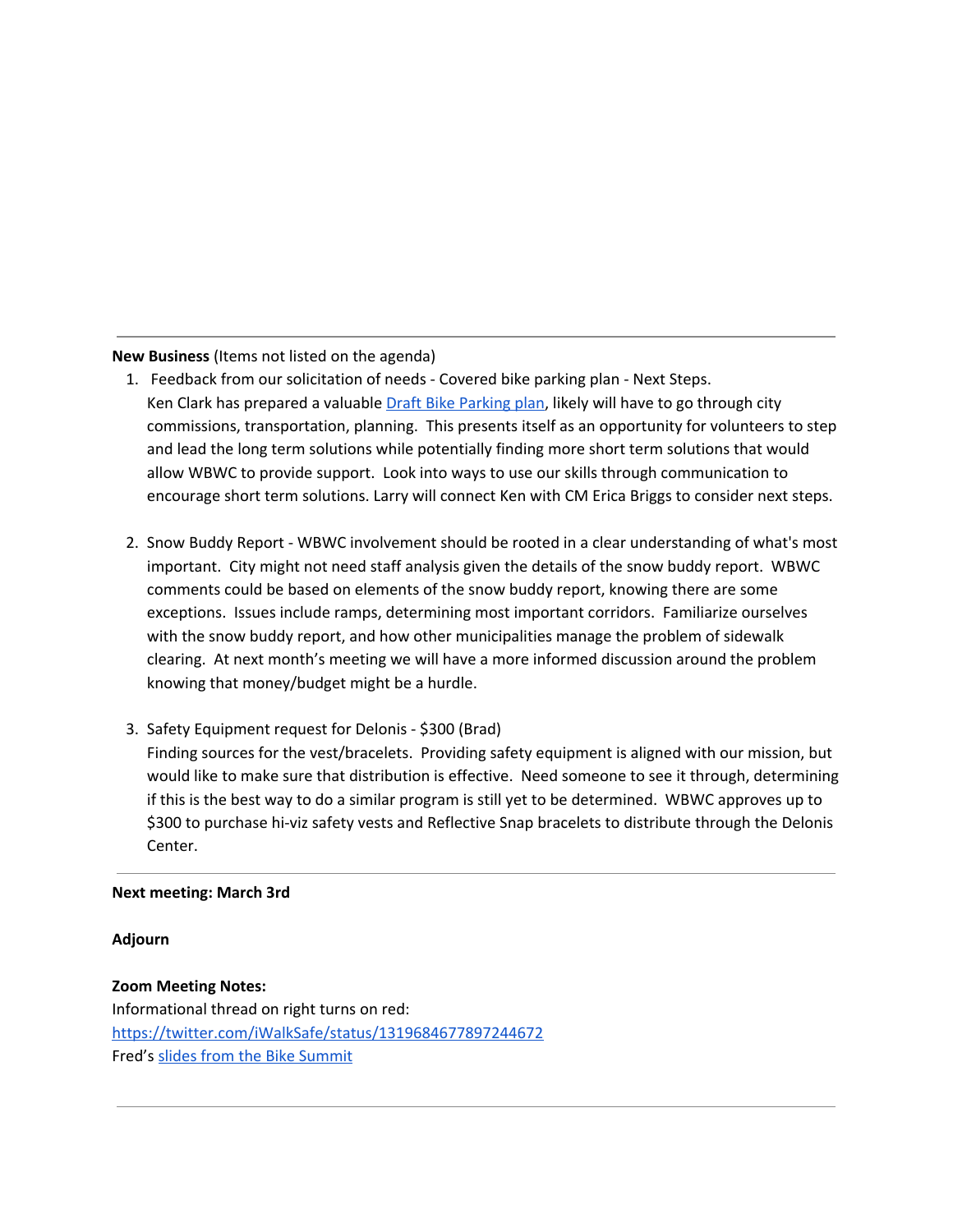# **Future Ann Arbor Priorities**

More Safe Streets type experiments Determine where best practices can be put into place Further completion of priority project map initiatives including B2B etc… Involve student groups to build campus connectivity initiatives New A2 Council - "20 is plenty" campaign - Enforcement?

concerted effort to design an actual low stress bike network, wayfinding

Winter season sidewalk clearing

Added crosswalks new obvious location and between crosswalk gaps

Transportation Master Plan involvement

# **Action Items determined during meeting:**

- Everyone:
	- Review Snow Buddy Report in preparation for discussion on WBWC comments/recommendations at next board meeting
- Valerie:
	- will sign pledge to send to president
	- $\circ$  will continue work on board development projects, give update at next board meeting
- Larry:
	- will take a seat on the HWPI executive committee
	- will finalize WBWC comments (adding language on "no right turns on red" on the A2 transportation plan, and will share with board for final approval
	- will connect with Ken Clark and CM Erica Briggs on possible next steps for exploring covered bike parking in city of A2
- William
	- will send Larry all google group posts from Ken Clark regarding covered bike parking
	- will share A2 healthy streets posts/videos as the city of A2 puts them out
- William/Jaime
	- Continue work on communication committee, give update at next board meeting
- Seth:
	- will tell A2 Treeline Conservancy that we are interested in tabling future events at 415 site, Larry may join at tabled events if available
	- will let the City of Ypsilanti know we agree to serve as a fiduciary partner for future upcoming projects
	- will organize meeting for Outreach committee, give update at next board meeting
	- will organize meeting for volunteer recruitment sub-committee, give update at next board meeting
	- will continue work on Packard Bikeway project, give update at next board meeting
- Seth, Brad, and Robert: handle donation to Delonis
- Brad:
	- will reach out to Victoria Green to see if she's interested in joining the board
- Brad/Fred